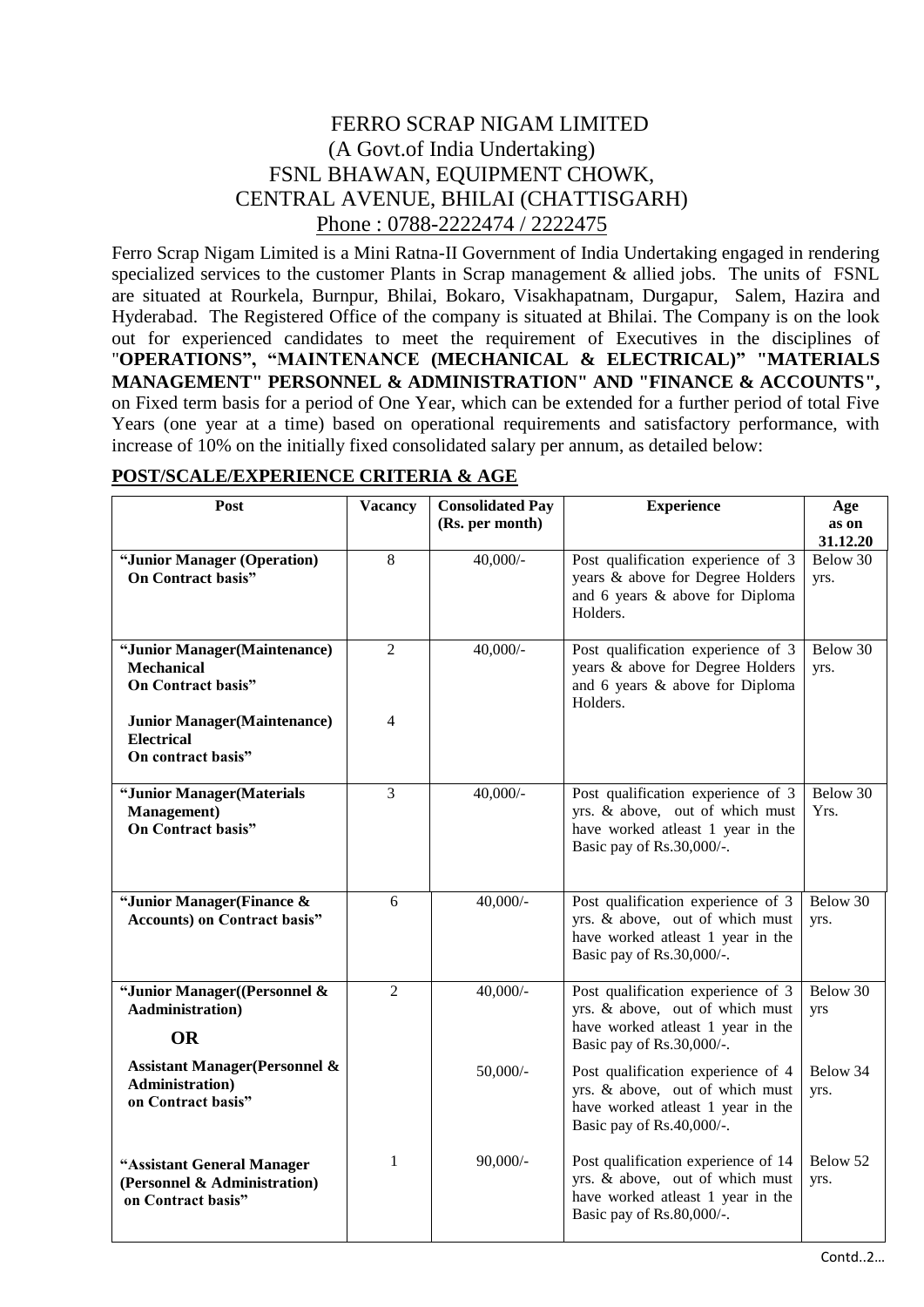// Page  $-2$  //

# **QUALIFICATION CRITERIA**

| <u> External Carl Carl Charlotte</u>    | Qualification                                                        | Area of Experience                                                                                                     |  |  |
|-----------------------------------------|----------------------------------------------------------------------|------------------------------------------------------------------------------------------------------------------------|--|--|
| Category<br><b>OPERATIONS</b>           | Mechanical<br>Degree<br>in                                           | Working experience in directly overseeing work                                                                         |  |  |
|                                         | Electrical/<br>Electronics/                                          | involving mechanized earthmoving work in a                                                                             |  |  |
|                                         | Mining/<br>Metallurgical/                                            | dam/irrigation and or engineering construction                                                                         |  |  |
|                                         | Production<br>from<br>Engg.<br>a                                     | projects or open cast mechanized metallic-ferrous                                                                      |  |  |
|                                         | recognized University/Open &                                         | mines or in a Metallurgical process industry. He                                                                       |  |  |
|                                         | Distance<br>Learning<br>mode                                         | should have experience in operation and or repair                                                                      |  |  |
|                                         | approved by UGC/AICTE.                                               | and maintenance of earthmoving equipment and                                                                           |  |  |
|                                         |                                                                      | indepth knowledge of best machine utilization.                                                                         |  |  |
|                                         | Diploma<br>holders<br>from<br>a                                      | Addl. experience in the field of supervision of                                                                        |  |  |
|                                         | Recognized University/<br>an<br>institution of repute/ Open &        | shipping and time keeping sections of Industry<br>employing large work force can be considered as                      |  |  |
|                                         | Distance<br>Learning<br>mode,                                        | added advantage.                                                                                                       |  |  |
|                                         | approved by UGC/AICTE, in                                            |                                                                                                                        |  |  |
|                                         | the above discipline can also                                        |                                                                                                                        |  |  |
|                                         | apply.                                                               |                                                                                                                        |  |  |
|                                         |                                                                      |                                                                                                                        |  |  |
| <b>MECHANICAL/</b>                      | Mechanical/<br>Degree<br>in                                          | Working<br>experience<br>in                                                                                            |  |  |
| <b>ELECTRICAL</b><br><b>MAINTENANCE</b> | Automobile/<br>Electrical/<br>Electronics Engg. from<br><sub>a</sub> | Overhauling/Repairing/Maintenance of Heavy<br>Earth Moving equipment like Dozers, Pay                                  |  |  |
|                                         | recognized University/ Open                                          | Loaders, Hydraulic Excavators and Bulk Material                                                                        |  |  |
|                                         | & Distance Learning mode                                             | Handling Equipment like<br>Dumpers,<br>Belt                                                                            |  |  |
|                                         | approved by UGC/AICTE.                                               | Conveyor system. Knowledge in Dragline Cranes                                                                          |  |  |
|                                         |                                                                      | of 100 Ton capacity will be an added advantage.                                                                        |  |  |
|                                         | holders<br>Diploma<br>from<br>a                                      |                                                                                                                        |  |  |
|                                         | Recognized University/<br>an                                         | Experience essential for Electrical maintenance                                                                        |  |  |
|                                         | institution of repute/ Open &<br>Distance Learning<br>mode,          | should be working knowledge with responsibility<br>for carrying our all categories of repair and                       |  |  |
|                                         | approved by UGC/AICTE, in                                            | maintenance of earthmoving equipment driven by                                                                         |  |  |
|                                         | the above discipline can also                                        | H.T / L.T. power sources, EOT cranes, Material                                                                         |  |  |
|                                         | apply.                                                               | Handling Plant with Crusher Screens, Conveyors                                                                         |  |  |
|                                         |                                                                      | etc.                                                                                                                   |  |  |
| <b>MATERIALS</b>                        | Bachelor's Degree<br>in<br>any                                       | Procurement of Capital items (including heavy                                                                          |  |  |
| <b>MANAGEMENT</b>                       | discipline,<br>with atleast                                          | two earthmoving machines) and revenue items like<br>years MBA/PG Diploma in Engineering Stores, spares and consumables |  |  |
|                                         |                                                                      | Management with specialization AND/ OR Storekeeping of Engineering Stores                                              |  |  |
|                                         | Materials<br>Management/<br>in                                       | and Spares in an Industry/project. Combined                                                                            |  |  |
|                                         | Logistics/<br>Chain<br>Supply                                        | experience of Stores & Purchase will be                                                                                |  |  |
|                                         | Management/<br>Marketing/                                            | preferred. Experience in material inspection and                                                                       |  |  |
|                                         | International<br>Trade, from a                                       | vendor/ancillary development desired.                                                                                  |  |  |
|                                         | Recognized<br>University/                                            |                                                                                                                        |  |  |
|                                         | Institution of Repute/ Open &<br>Distance<br>Learning<br>mode        |                                                                                                                        |  |  |
|                                         | approved by UGC/AICTE.                                               |                                                                                                                        |  |  |
| <b>FINANCE &amp;</b>                    | CA//ICMA/MBA(Finance)                                                | Should have exposure in F&A function such as                                                                           |  |  |
| <b>ACCOUNTS</b>                         | recognized<br>from<br>a                                              | Financial accounting, Cost accounting, Budget &                                                                        |  |  |
|                                         | university/Institute of repute/                                      | Budgetary control, Internal Audit, Income Tax,                                                                         |  |  |
|                                         | Open & Distance Learning                                             | Indirect<br>Tax<br>Laws,<br>wages<br>$\&$<br>salary                                                                    |  |  |
|                                         | mode,<br>approved<br>by                                              | Purchase<br>& Stores financial<br>administration,                                                                      |  |  |
|                                         | UGC/AICTE.                                                           | Exposure<br>computerized<br>concurrence.<br>in<br>accounting would be an advantage.                                    |  |  |
|                                         |                                                                      |                                                                                                                        |  |  |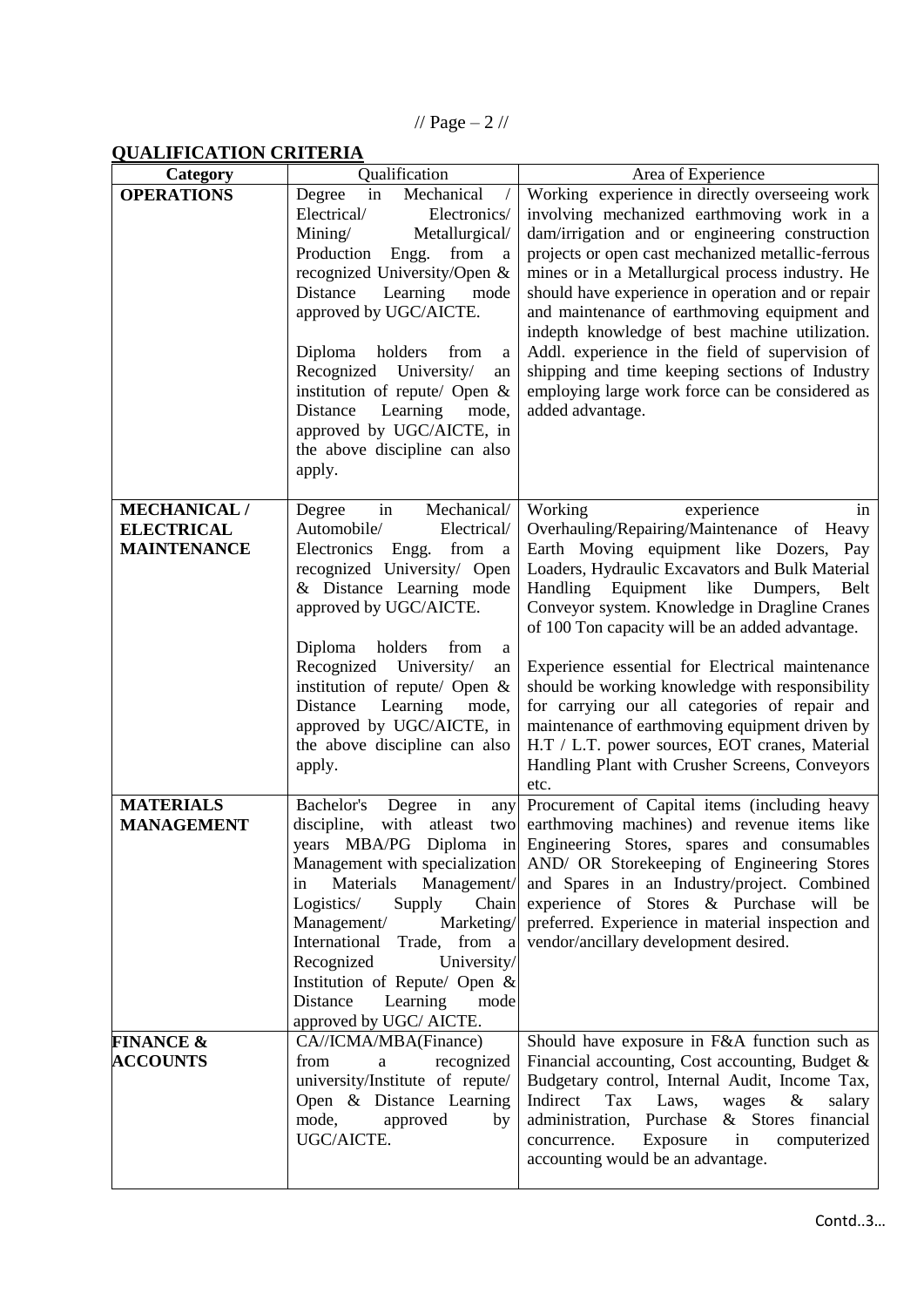// Page  $-3$  //

| Category                                        | Qualification                                                                                                                                                                                                                                                                                                                                                                                                                                                                                 | Area of Experience                                                                                                                                                                                                                                                                                                                                                                                                                                                                                                                                                 |  |
|-------------------------------------------------|-----------------------------------------------------------------------------------------------------------------------------------------------------------------------------------------------------------------------------------------------------------------------------------------------------------------------------------------------------------------------------------------------------------------------------------------------------------------------------------------------|--------------------------------------------------------------------------------------------------------------------------------------------------------------------------------------------------------------------------------------------------------------------------------------------------------------------------------------------------------------------------------------------------------------------------------------------------------------------------------------------------------------------------------------------------------------------|--|
| <b>PERSONNEL &amp;</b><br><b>ADMINISTRATION</b> | Graduate in any discipline with<br>Two years MBA or PGDBA having<br>specialization in Human Resources<br>Management from a Recognized<br>University/ Institution of repute/<br>Open & Distance Learning mode<br>approved by AICTE/UGC or Post<br>Graduate Degree in Labour and<br>Social Welfare or two years<br>Diploma in Personnel Management,<br>MA in<br>Sociology from a<br>Recognized University/Institution<br>of repute/ Open & Distance<br>Learning mode, approved by<br>UGC/AICTE. | Should have adequate experience/knowledge in<br>the areas of HRD, Handling and presenting<br>Management in conciliation proceedings/<br>different level of Government machineries,<br>handling multiple Unions with expertise in<br>collective bargaining and should have adequate<br>knowledge of the latest relevant Labour<br>Laws/Judgments/ Awards delivered/ applicable<br>for service organization/industries and should<br>have exposure in dealing with disciplinary<br>cases. Experience/ knowledge in grievance<br>handling will be an added advantage. |  |
|                                                 | Degree in Law from a recognized<br>university/<br>institution<br>of<br>repute/Open & Distance Learning<br>mode approved by UGC/AICTE,<br>will be an added advantage.                                                                                                                                                                                                                                                                                                                          |                                                                                                                                                                                                                                                                                                                                                                                                                                                                                                                                                                    |  |

### **GENERAL**

- 1. In addition to the Consolidated pay indicated above, the Contract employee will be paid a fixed Conveyance Charge of Rs.1,500/- per month.
- 2. The Contract employee will be entitled to Contributory Provident Fund in accordance with rules of the company.
- 3. The Contract employee will be entitled for travelling allowance, while on Company's official visit, as per rules.
- 4. The Contract employee will be entitled for reimbursement of medical expenses, limited to One month's Consolidated Pay, during the contract period of twelve months, for self and dependent family members. Declaration of entitled family members will have to be made by the individual in the prescribed proforma.
- 5. The Contract employee will be entitled for Casual Leave & Optional Leave, as per rules of the company, on pro-rata basis, plus one day Earned Leave for every 20 days worked.
- 6. Upon engagement, the Contract employee will be covered under the Group Insurance Scheme of the Company to handle any mishap / untoward incident.
- 7. Minimum percentage of marks secured will be **60%** in Degree/Diploma exams prescribed for various posts, except for those who have cleared the Final Exams conducted by the Institute of Chartered Accountants of India (ICAI) and Institute of Cost & Management Accountants of India (ICMA).
- 8. All qualifications should be from a recognized University/Institution of repute/Open & Distance Learning mode approved by UGC/AICTE. No qualification, on the ground of its being equivalent to the one advertised, shall be considered.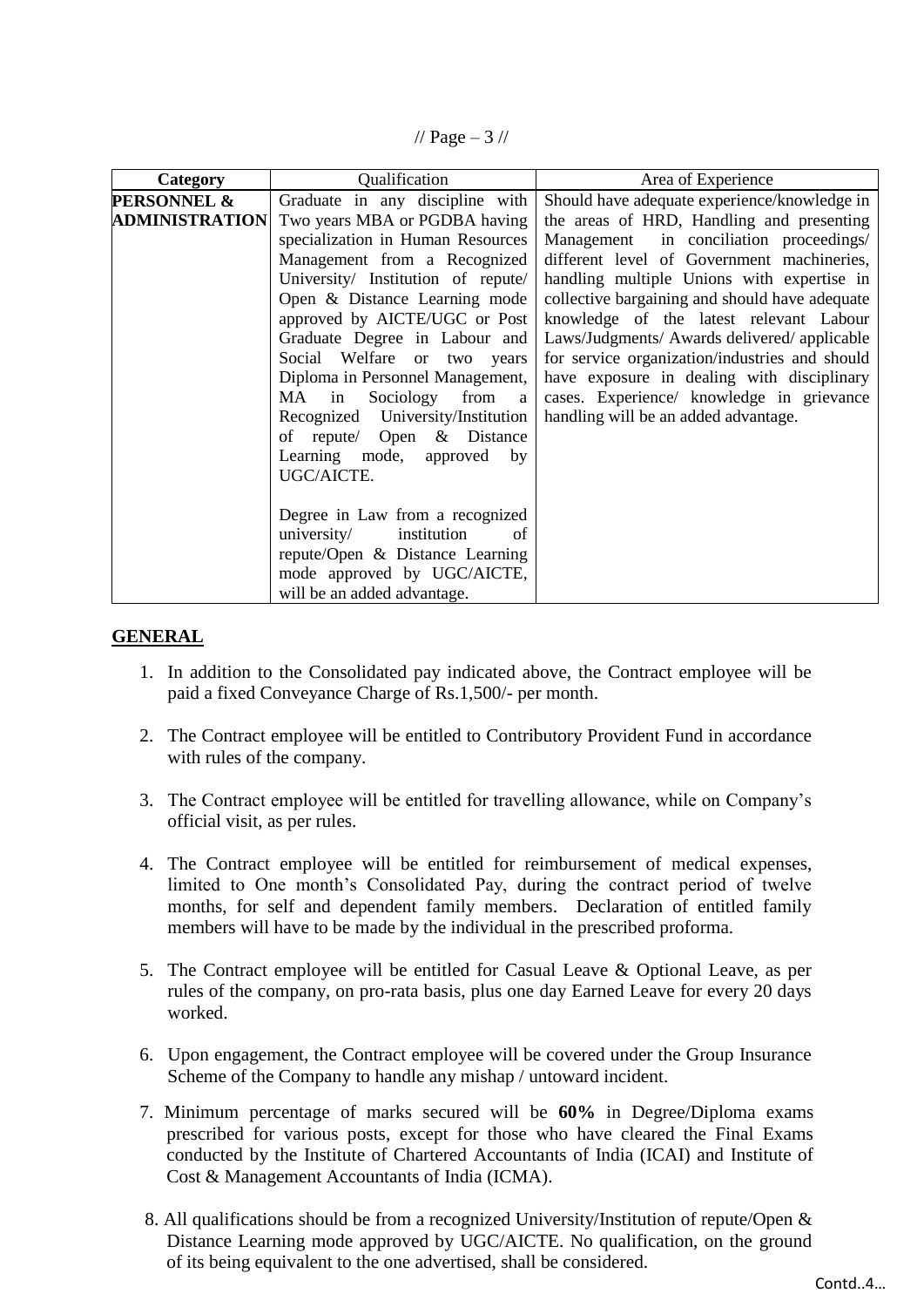- 9. Reservation of posts for SC/ST/OBC/EWS/Divyang candidates will be as per the directives of the Govt.of India and relaxation in age by 5 years for SC/ST, 3 years for OBC and 10 years for Divyang candidates will be given.
- 10.The candidates shall necessarily submit a copy of SC/ST/OBC/EWS/Divyang certificate, as the case may be, from a competent authority.
- 11.The candidates will be required to submit along with the Application, the photo copies of all Certificates/Testimonials in support of their Qualification, Experience and Present Emoluments with breakup in detail.
- 12.All computations of experience/qualification shall be done with respect to the last date of application as mentioned in the advertisement. The date of declaration of result/issuance of mark-sheet shall be deemed to be the date of acquiring the qualification.
- 13.Depending on the requirement, the Company reserves the right to cancel/restrict/curtail this recruitment process without any further notice and without assigning any reason thereof.
- 14..Place of posting will be any of FSNL's units/Offices/Projects.
- 15.Candidates presently working in Govt/Public Sector organizations should send their applications through their present employer **OR** produce "No Objection Certificate" at the time of interview.
- 16.Candidates found eligible will only be called for Written Test/Interview.
- 17 In order to determine the parity in emoluments, in the absence of a regular pay scale in case of Private Sector candidates, the annual CTC being drawn by them would be taken into account:-

For Jr.Manager (E-1 grade Basic): Min.Rs.6.60 Lakhs(CTC of immediate lower E-0 grade) For Asst.Manager(E-2 grade Basic):Min.Rs.8.81 Lakhs(CTC of immediate lower E-1 grade) For AGM(E-6 grade Basic) : Min.Rs.17.62 Lakhs (CTC of immediate lower E-5 grade)

- 18.To and fro AC III class single railway fare by shortest route will be paid to outstation candidates called for interview, on submission of necessary proof.
- 19.While applying for any post, the applicant should ensure that he/she fulfills the eligibility and other norms mentioned above, as on the specified dates and that the particulars furnished are correct in all respects. In case it is detected at any stage of Contractual appointment that a candidate does not fulfill the eligibility norms and/or that he/she has furnished any incorrect/false information or has suppressed any material facts, his/her candidature will stand automatically cancelled. If any of the above shortcoming (s) is/are detected even after contractual appointment, his/her candidature is liable to be terminated without any notice.

Contd..5…